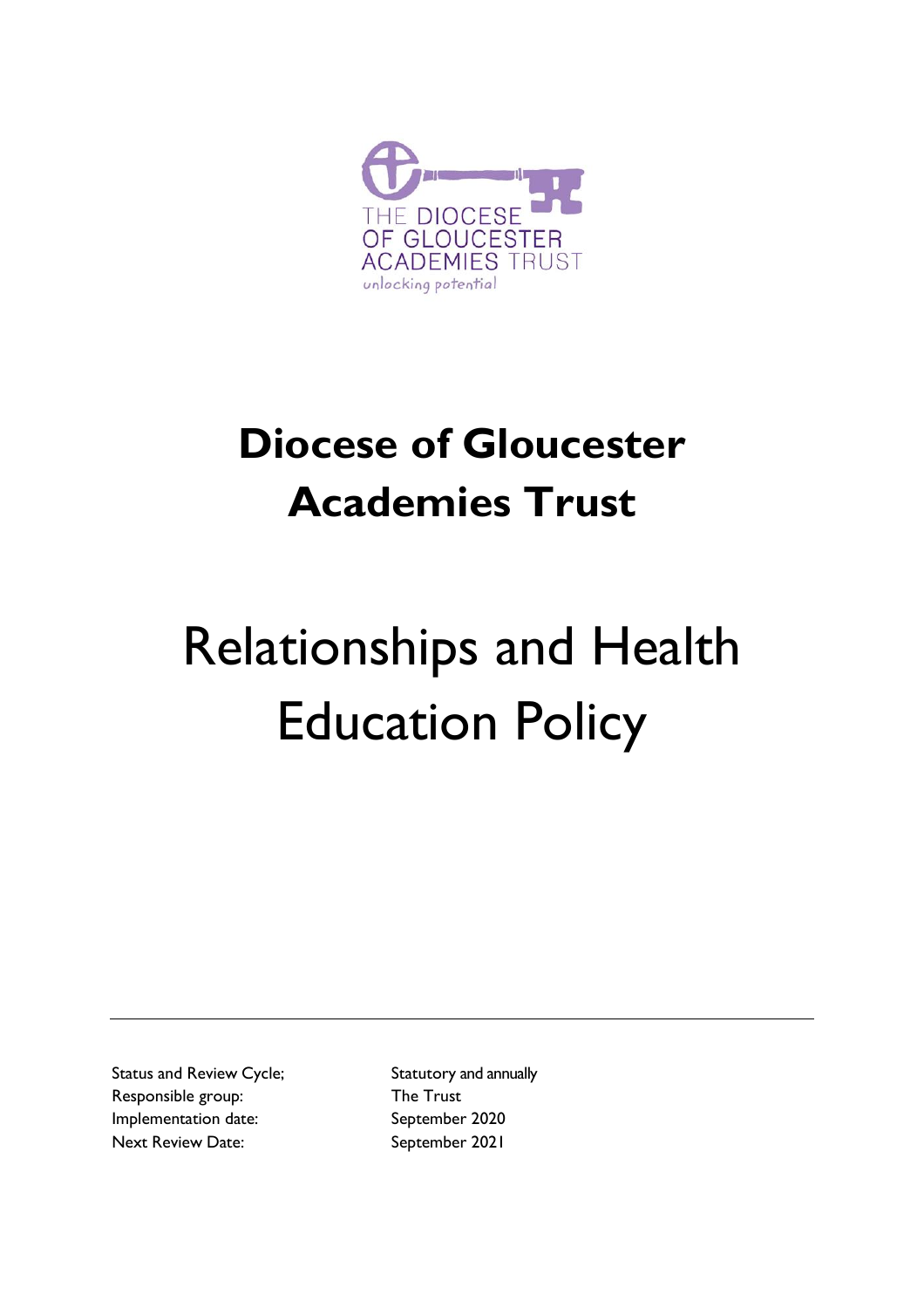#### **Contents**

Statement of intent

- 1. Vision and Values/ Church of England Charter
- 2. Legal framework
- 3. Roles and responsibilities
- 4. Organisation of the curriculum
- 5. Consultation with parents
- 6. Relationships education overview
- 7. Health education overview
- 8. Sex education
- 9. Delivery of the curriculum
- 10. RSE planning across year groups
- 11. Working with external experts
- 12. Equality and accessibility
- 13. Curriculum links
- 14. Withdrawing from the subjects
- 15. Behaviour
- 16. Staff training
- 17. Confidentiality
- 18. Monitoring quality
- 19. Monitoring and review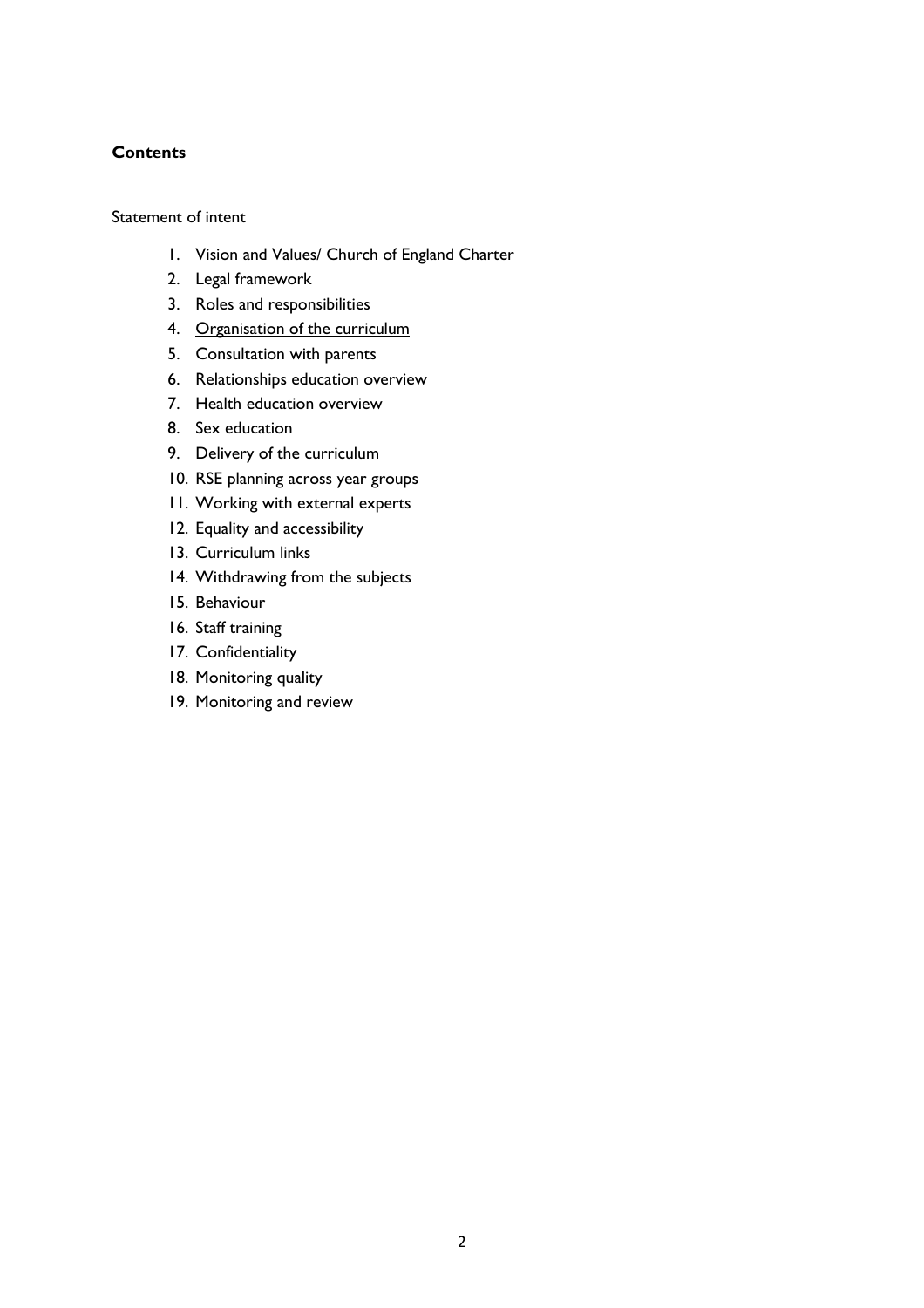## **Statement of intent**

At **Bibury Primary School**, we understand that pupils must be provided with an education that prepares them for the opportunities, responsibilities and experiences of adult life. A key part of this relates to relationships and health education, which must be delivered to every primary-aged pupil. Primary schools also have the option to decide whether pupils are taught sex education.

Relationships education focusses on giving pupils the knowledge they need to make informed decisions about their wellbeing, health and relationships, and to build their self-efficacy. Health education focusses on equipping pupils with the knowledge they need to make good decisions about their own health and wellbeing.

We understand our responsibility to deliver a high-quality, age-appropriate and evidence-based relationships, sex and health curriculum for all our pupils. This policy sets out the framework for our relationships, sex and health curriculum, providing clarity on how it is informed, organised and delivered.

Signed by:

Headteacher Date:

Chair of governors Date:

**1.Vision and Values**

**1.1** A caring Christian community where every child develops a love of life and of learning, to engage courageously with the wider world.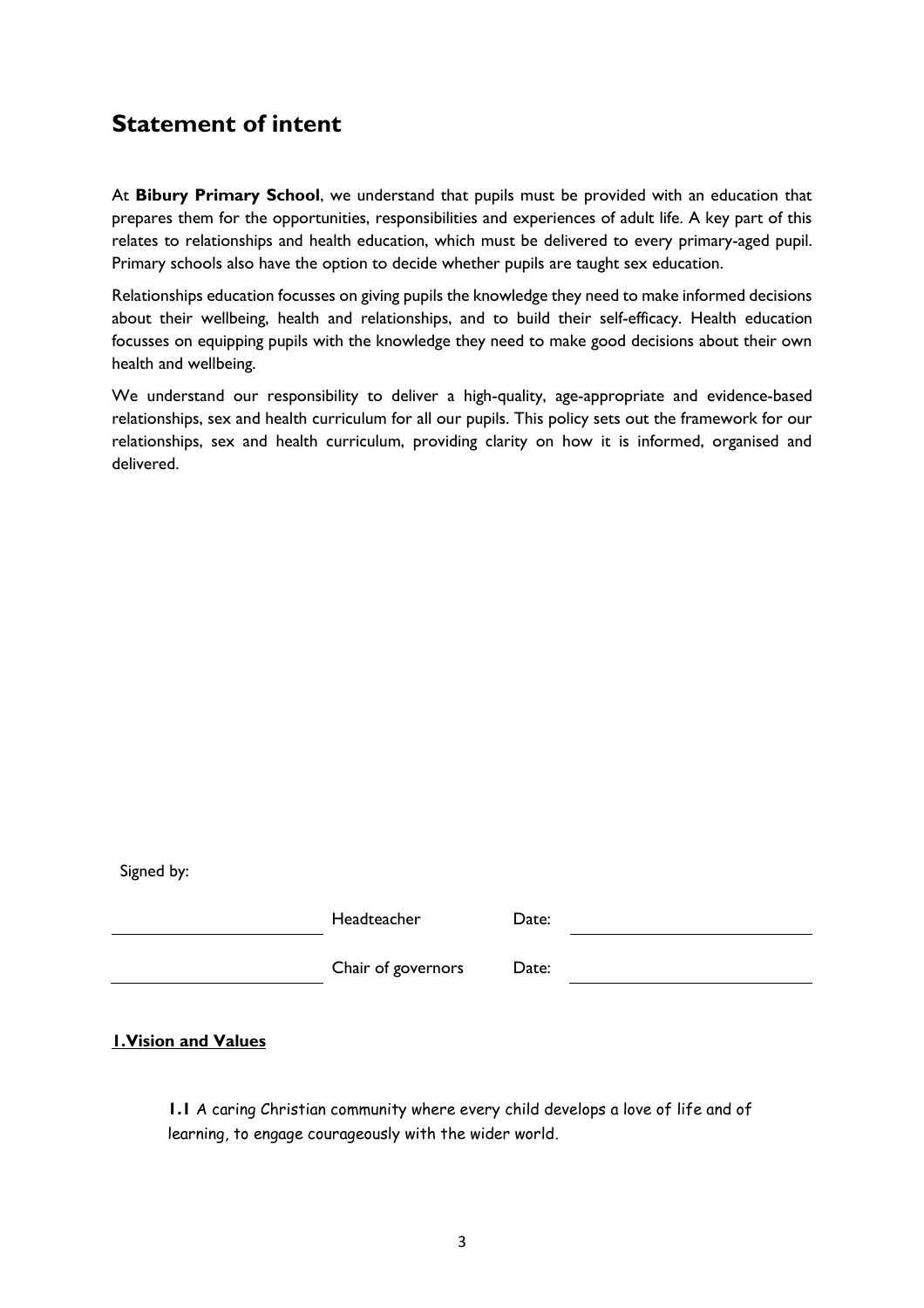**1.2** The Diocese of Gloucester Academy Trust schools undertake to follow the principles for faith sensitive and inclusive relationships education, relationships and sex education (RSE) and health education (RSHE) as set out in the 8 points of the **Church of England Charter for RSE** below, which have been based on the principles established by the Church of England's Pastoral Advisory Group and exemplified in the key documents - **Pastoral Principles for Living Well Together** and **Valuing All God's Children.**

#### **We commit:**

- **1. To work in partnership with parents and carers**. This will involve dialogue with parents and carers through all stages of policy development as well as discussing the resources used to teach their children and how they can contribute at home. It must, however, be recognised that the law specifies that what is taught and how it is taught is ultimately a decision for the school.
- **2. That RSHE will be delivered professionally and as an identifiable part of PSHE**. It will be led, resourced and reported to parents in the same way as any other subject. There will be a planned programme delivered in a carefully sequenced way. Staff will receive regular training in RSHE and PSHE. Any expert visitors or trainers invited into the school to enhance and supplement the programme will be expected to respect the schools published policy for RSHE.
- **3. That RSHE will be delivered in a way that affords dignity and shows respect to all who make up our diverse community.** It will not discriminate against any of the protected characteristics in the Equality Act (age, disability, gender reassignment, race, religion or belief, sex, sexual orientation, marriage and civil partnership and pregnancy and maternity) and will be sensitive to the faith and beliefs of those in the wider school community. RSHE will seek to explain fairly the tenets and varying interpretations of religious communities on matters of sex and relationships and teach these viewpoints with respect. It will value the importance of faithfulness as the underpinning and backdrop for relationships. It will encourage pupils to develop the skills needed to disagree without being disagreeable, to appreciate the lived experience of other people and to live well together.
- **4. That RSHE will seek to build resilience in our pupils to help them form healthy relationships and to keep themselves safe.** It will give pupils opportunities to reflect on values and influences including their peers, the media, the internet, faith and culture that may have shaped their attitudes to gender, relationships and sex. It will promote the development of the wisdom and skills our pupils need to make their own informed decisions.
- **5. That RSHE will promote healthy resilient relationships set in the context of character and virtue development**. It will reflect the vision and associated values of the school, promote reverence for the gift of human sexuality and encourage relationships that are hopeful and aspirational. Based on the school's values it will seek to develop character within a moral framework based on virtues such as honesty, integrity, self-control, courage, humility, kindness, forgiveness, generosity and a sense of justice but does not seek to teach only one moral position.
- **6. That RSHE will be based on honest and medically accurate information from reliable sources of information, including about the law and legal rights**. It will distinguish between different types of knowledge and opinions so that pupils can learn about their bodies and sexual and reproductive health as appropriate to their age and maturity.
- **7. To take a particular care to meet the individual needs of all pupils including those with special needs and disabilities.** It will ensure that lessons and any resources used will be accessible and sensitive to the learning needs of the individual child. We acknowledge the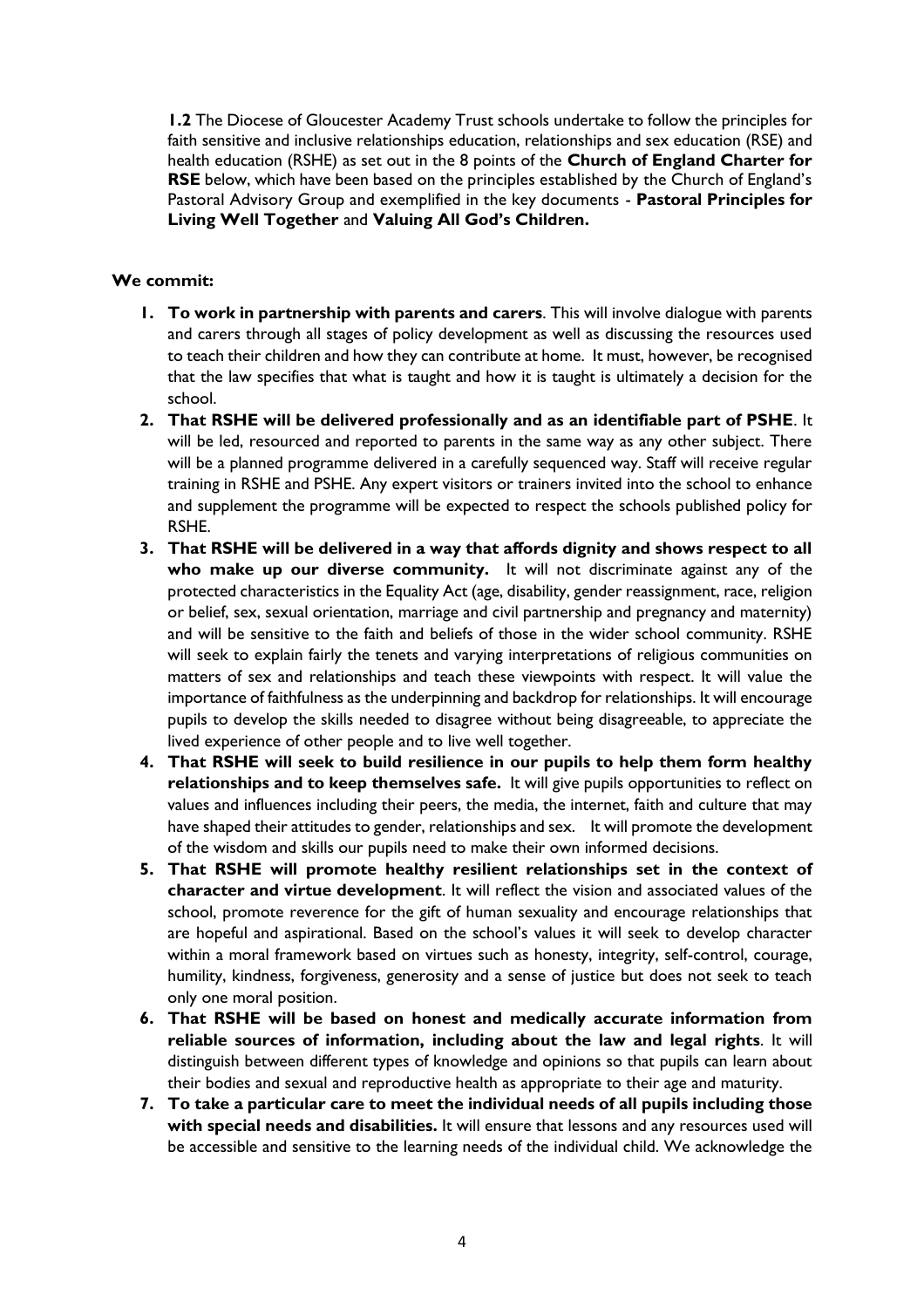potential vulnerability of pupils who have special needs and disabilities (SEND) and recognise the possibilities and rights of SEND pupils to high quality relationships and sex education.

**8. To seek pupils' views about RSHE so that the teaching can be made relevant to their lives.** It will discuss real life issues relating to the age and stage of pupils, including friendships, families, faith, consent, relationship abuse, exploitation and safe relationships online. This will be carefully targeted and age appropriate based on a teacher judgment about pupil readiness for this information in consultation with parents and carers.

## **2.Legal framework**

**2.1** This policy has due regard to legislation and statutory guidance including, but not limited to, the following:

- Section 80A of the Education Act 2002
- Children and Social Work Act 2017
- The Relationships Education, Relationships and Sex Education and Health Education (England) Regulations 2019
- Equality Act 2010
- DfE (2019) 'Relationships, Education, Relationships and Sex Education (RSE) and Health Education'
- DfE (2013) 'Science programmes of study: key stages 1 and 2'
- **2.2** This policy operates in conjunction with the following school policies:
	- **Safeguarding and Child Protection Policy**
	- **Behaviour Policy**
	- **Anti-Bullying Policy: Pupils**
	- **E-safety Policy**
	- **PSHE**
	- **SEND Policy**
	- **Equal Opportunities Policy**
	- **Confidentiality Policy**

## **3.Roles and responsibilities**

- **3.1** The governing board is responsible for:
	- Ensuring all pupils make progress in achieving the expected educational outcomes.
	- Ensuring the curriculum is well led, effectively managed and well planned.
	- Evaluating the quality of provision through regular and effective self-evaluation.
	- Ensuring teaching is delivered in ways that are accessible to all pupils with SEND.
	- Ensuring that appropriate parental consultation is carried out and providing clear information for parents on subject content and their rights to request that their children are withdrawn.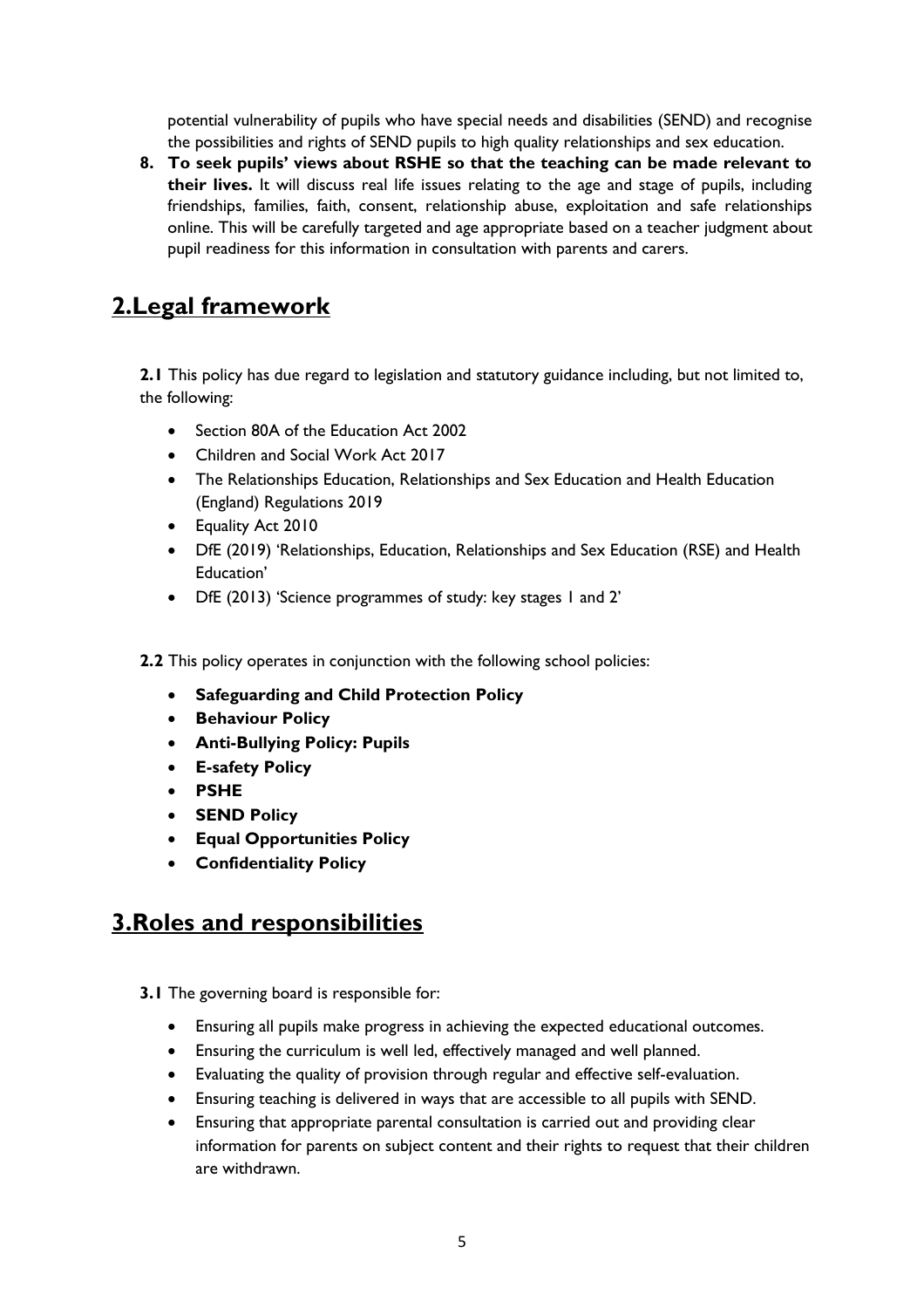- Making sure the subjects are resourced, staffed and timetabled in a way that ensures the school can fulfil its legal obligations.
- Ensuring the religious ethos of the school is maintained and developed through the subjects.
- **3.2** The headteacher is responsible for:
	- The overall implementation of this policy.
	- Ensuring staff are suitably trained to deliver the subjects.
	- Ensuring that parents are fully informed of this policy.
	- Reviewing requests from parents to withdraw their children from the subjects.
	- Discussing requests for withdrawal with parents.
	- Organising alternative education for pupils, where necessary, that is appropriate and purposeful.
	- Reporting to the governing board on the effectiveness of this policy.
	- Reviewing this policy on an **annual** basis.

#### **3.3** The **relationships, sex and health education subject leader** is responsible for:

- Overseeing the delivery of the subjects.
- Ensuring the subjects are age-appropriate and high-quality.
- Ensuring teachers are provided with adequate resources to support teaching of the subjects.
- Ensuring the school meets its statutory requirements in relation to the relationships, **sex** and health curriculum.
- Ensuring the relationships, **sex** and health curriculum is inclusive and accessible for all pupils.
- Working with other subject leaders to ensure the relationships, **sex** and health curriculum complements, but does not duplicate, the content covered in the national curriculum.
- Monitoring and evaluating the effectiveness of the subjects and providing reports to the headteacher.

#### **3.4** The appropriate teachers are responsible for:

- Delivering a high-quality and age-appropriate relationships, **sex** and health curriculum in line with statutory requirements.
- Using a variety of teaching methods and resources to provide an engaging curriculum that meets the needs of all pupils.
- Ensuring they do not express personal views or beliefs when delivering the programme.
- Modelling positive attitudes to relationships, **sex** and health education.
- Responding to any safeguarding concerns in line with the Child Protection and Safeguarding Policy.
- Acting in accordance with planning, monitoring and assessment requirements for the subjects.
- Liaising with the SENCO to identify and respond to individual needs of pupils with SEND.
- Working with the **relationships, sex and health education subject leader** to evaluate the quality of provision.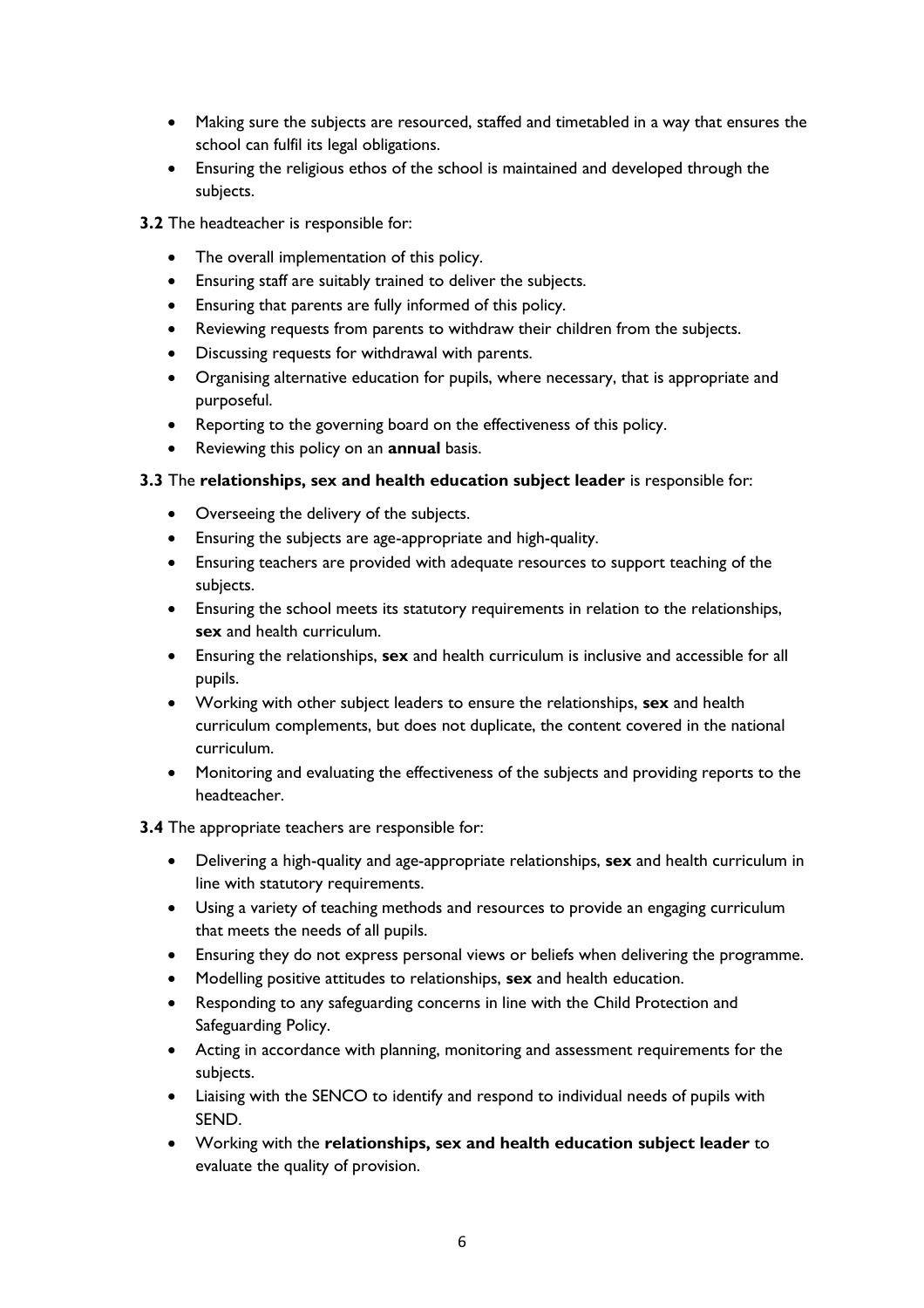**3.5** The SENCO is responsible for:

- Advising teaching staff how best to identify and support pupils' individual needs.
- Advising staff on the use of TAs in order to meet pupils' individual needs.

## **4. Organisation of the curriculum**

**4.1** Every primary school is required to deliver statutory relationships education and health education.

**4.2.** For the purpose of this policy, **"relationships and sex education"** is defined as teaching pupils about healthy, respectful relationships, focussing on family and friendships, in all contexts, including online, as well as developing an understanding of human sexuality.

**4.3** For the purpose of this policy, **"health education"** is defined as teaching pupils about physical health and mental wellbeing, focussing on recognising the link between the two and being able to make healthy lifestyle choices.

**4.4** The delivery of the relationships education and health education coincide with one another and will be delivered as part of the school's PSHE curriculum.

**4.5** The relationships and health curriculum has been organised in line with the statutory requirements outlined in the DfE (2019) 'Relationships, Education, Relationships and Sex Education (RSE) and Health Education' guidance.

**4.6** The relationships and health curriculum take into account the views of teachers, pupils and parents. We are dedicated to ensuring our curriculum meets the needs of the wholeschool community.

**4.7** The relationships and health curriculum is informed by issues in the school and wider community to ensure it is tailored to pupils' needs; for example, if there was a local prevalence of specific sexually transmitted infections, our curriculum would be tailored to address this issue.

**4.8** We consult with parents, pupils and staff in the following ways:

- **Questionnaires and surveys**
- **Focus groups**
- **Meetings**
- **Training sessions**
- **Newsletters and letters**

**4.9** Any parent, teacher or pupil wishing to provide feedback about the curriculum can do so at any time during the academic year by:

- **Organising a meeting with the headteacher.**
- **Emailing admin@bibury.gloucs.sch.uk**
- **Submitting written feedback into the suggestions box in the school office.**

**4.10** The school has organised a curriculum that is age-appropriate for pupils within each year group, based on the views of teachers, parents and pupils.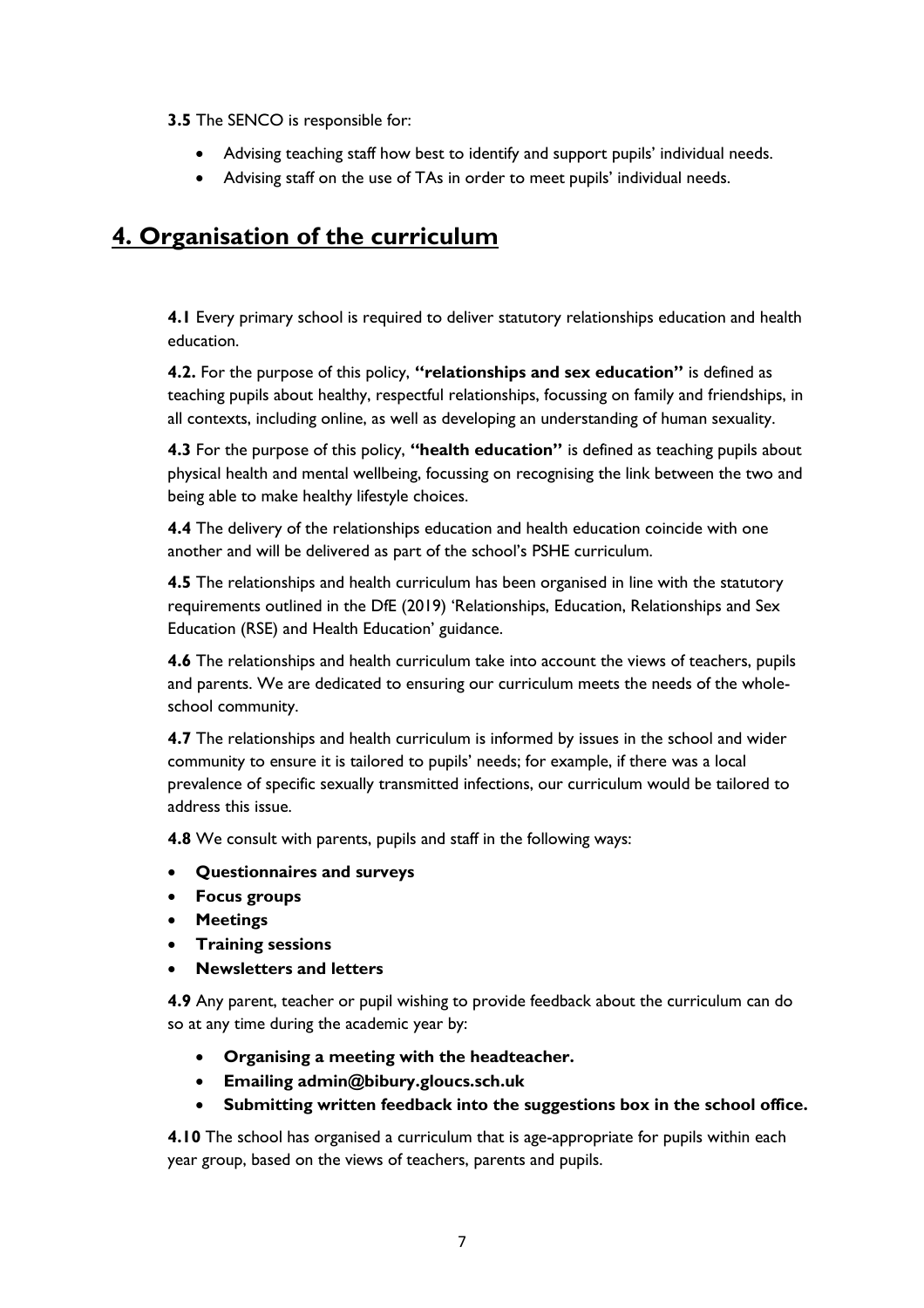**4.11** When organising the curriculum, the religious backgrounds of all pupils will be considered, so that the topics that are covered are taught appropriately.

## <span id="page-7-0"></span>**5.Consultation with parents**

**This policy has been established during the extraordinary circumstances of the coronavirus pandemic. Whilst the Department for Education guidance advocates either written or face to face parental consultation, some schools may have normally organised meetings to share this policy with parents. For the purposes of the 2020 policy consultation will be written, with the opportunity for parents to pose questions and concerns by e-mail or phone.** 

**5.1** The school understands the important role parents play in enhancing their children's understanding of relationships, **sex** and health. Similarly, we also understand how important parents' views are in shaping the curriculum.

**5.2** The school works closely with parents by establishing open communication – all parents are consulted in the development and delivery of the curriculum, as outlined in **section 3** of this policy.

**5.3** Parents are provided with the following information:

- The content of the relationships, **sex** and health curriculum
- The delivery of the relationships, **sex** and health curriculum, including what is taught in each year group
- The legalities surrounding withdrawing their child from the subjects
- The resources that will be used to support the curriculum

**5.4** The school aims to build positive relationships with parents by inviting them into school to discuss what will be taught, address any concerns and help parents in managing conversations with their children on the issues covered by the curriculum.

**5.5** Parents are consulted in the review of the curriculum and this policy, and are encouraged to provide their views at any time.

## **6. Relationships education overview**

#### **Families and people who care for me**

By the end of primary school, pupils will know:

 That families are important for them growing up because they can give love, security and stability.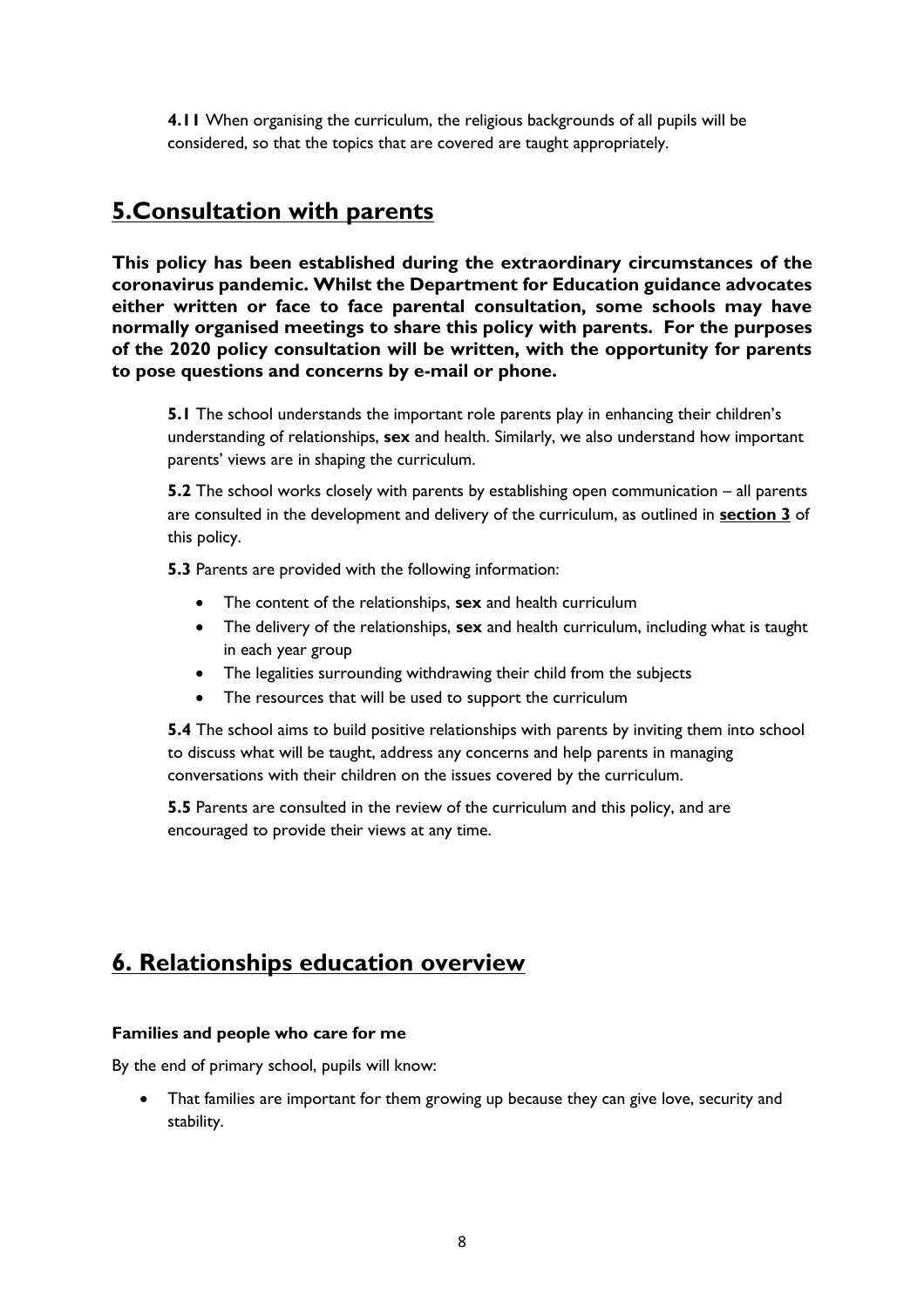- The characteristics of healthy family life, commitment to each other, including in times of difficulty, protection and care for children and other family members, the importance of spending time together and sharing each other's lives.
- That others' families, either in school or in the wider world, sometimes look different from their family, but that they should respect those differences and know that other children's families are also characterised by love and care.
- That stable, caring relationships, which may be of different types, are at the heart of happy families, and are important for children's security as they grow up.
- That marriage represents a formal and legally recognised commitment of two people to each other which is intended to be lifelong.
- How to recognise if family relationships are making them feel unhappy or unsafe, and how to seek help or advice from others if needed.

#### **Caring friendships**

By the end of primary school, pupils will know:

- How important friendships are in making us feel happy and secure, and how people choose and make friends.
- The characteristics of friendships, including mutual respect, truthfulness, trustworthiness, loyalty, kindness, generosity, trust, sharing interests and experiences, and support with problems and difficulties.
- That healthy friendships are positive and welcoming towards others, and do not make others feel lonely or excluded.
- That most friendships have ups and downs, but that these can often be worked through so that the friendship is repaired or even strengthened, and that resorting to violence is never right.
- How to recognise who to trust and who not to trust.
- How to judge when a friendship is making them feel unhappy or uncomfortable.
- How to manage conflict.
- How to manage different situations and how to seek help from others if needed.

#### **Respectful relationships**

By the end of primary school, pupils will know:

- The importance of respecting others, even when they are very different from them (for example, physically, in character, personality or backgrounds), make different choices, or have different preferences or beliefs.
- Which practical steps they can take in a range of different contexts to improve or support respectful relationships.
- The conventions of courtesy and manners.
- The importance of self-respect and how this links to their own happiness.
- That in school and wider society they can expect to be treated with respect by others, and that in turn they should show due respect to others, including those in positions of authority.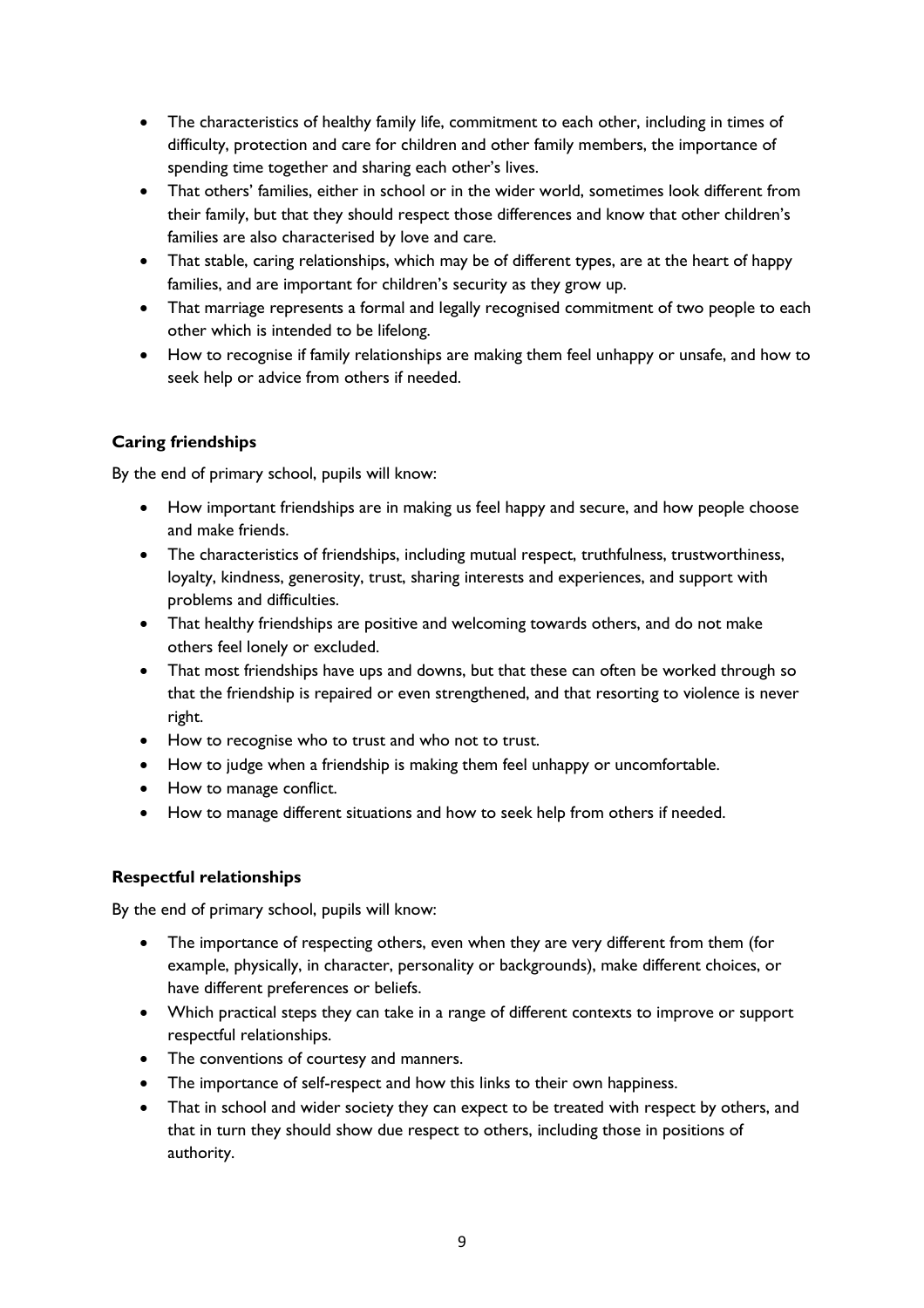- About the different types of bullying (including cyberbullying), the impact of bullying, responsibilities of bystanders to report bullying to an adult, and how to seek help.
- What a stereotype is, and how they can be unfair, negative or destructive.
- The importance of permission-seeking and giving in relationships with friends, peers and adults.

#### **Online relationships**

By the end of primary school, pupils will know:

- That people sometimes behave differently online, including pretending to be someone they are not.
- That the same principles apply to online relationships as to face-to-face relationships, including the importance of respect for others online, even when we are anonymous.
- The rules and principles for keeping safe online.
- How to recognise harmful content and contact online, and how to report these.
- How to critically consider their online friendships and sources of information.
- The risks associated with people they have never met.
- How information and data is shared and used online.

#### **Being safe**

By the end of primary school, pupils will know:

- What sorts of boundaries are appropriate in friendships with peers and others including in a digital context.
- About the concept of privacy and the implications of it for both children and adults.
- That it is not always right to keep secrets if they relate to being safe.
- That each person's body belongs to them, and the differences between appropriate and inappropriate or unsafe physical, and other, contact.
- How to respond safely and appropriately to adults they may encounter (in all contexts, including online) who they do not know.
- How to recognise and report feelings of being unsafe or feeling bad about any adult.
- How to ask for advice or help for themselves and others, and to keep trying until they are heard.
- How to report concerns or abuse, and the vocabulary and confidence needed to do so.
- Where to seek advice, for example, from their family, their school and other sources.

## **7. Health education overview**

The focus at primary level is teaching the characteristics of good physical health and mental wellbeing.

#### **Mental wellbeing**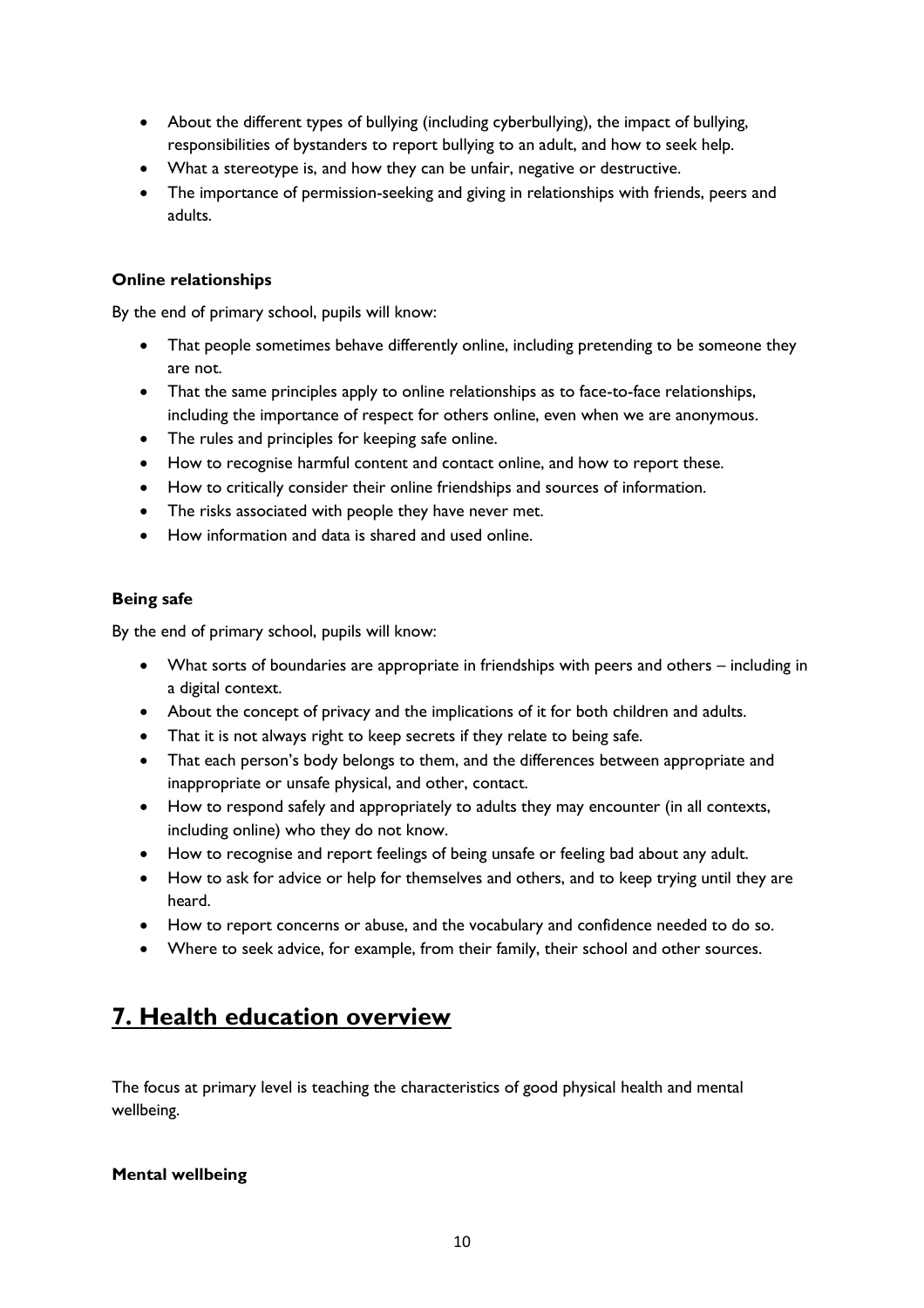By the end of primary school pupils will know:

- That mental wellbeing is a normal part of daily life, in the same way as physical health.
- That there is a normal range of emotions, e.g. happiness, sadness, anger, fear, surprise and nervousness.
- The scale of emotions that humans experience in response to different experiences and situations.
- How to recognise and talk about their emotions, including having a varied vocabulary of words to use when talking about their own and others' feelings.
- How to judge whether what they are feeling and how they are behaving is appropriate and proportionate.
- The benefits of physical exercise, time outdoors, community participation, and voluntary and service-based activity on mental wellbeing and happiness.
- Simple self-care techniques, including the importance of rest, time spent with friends and family, and the benefits of hobbies and interests.
- How isolation and loneliness can affect children and that it is very important they discuss their feelings with an adult and seek support.
- That bullying (including cyberbullying) has a negative and often lasting impact on mental wellbeing.
- Where and how to seek support (including recognising the triggers for seeking support), extending to who in school they should speak to if they are worried about themselves or others.
- That it is common to experience mental ill health and, for the many people who do, the problems can be resolved if the right support is made available, especially if accessed early enough.

#### **Internet safety and harms**

By the end of primary school, pupils will know:

- That for most people, the internet is an integral part of life and has many benefits.
- About the benefits of rationing time spent online.
- The risks of excessive time spent on electronic devices.
- The impact of positive and negative content online on their own and others' mental and physical wellbeing.
- How to consider the effect of their online actions on others.
- How to recognise and display respectful behaviour online.
- The importance of keeping personal information private.
- Why social media, some computer games and online gaming, for example, are age-restricted.
- That the internet can also be a negative place where online abuse, trolling, bullying and harassment can take place, which can have a negative impact on mental health.
- How to be a discerning consumer of information online, including understanding that information (inclusive of that from search engines) is ranked, selected and targeted.
- Where and how to report concerns and get support with issues online.

#### **Physical health and fitness**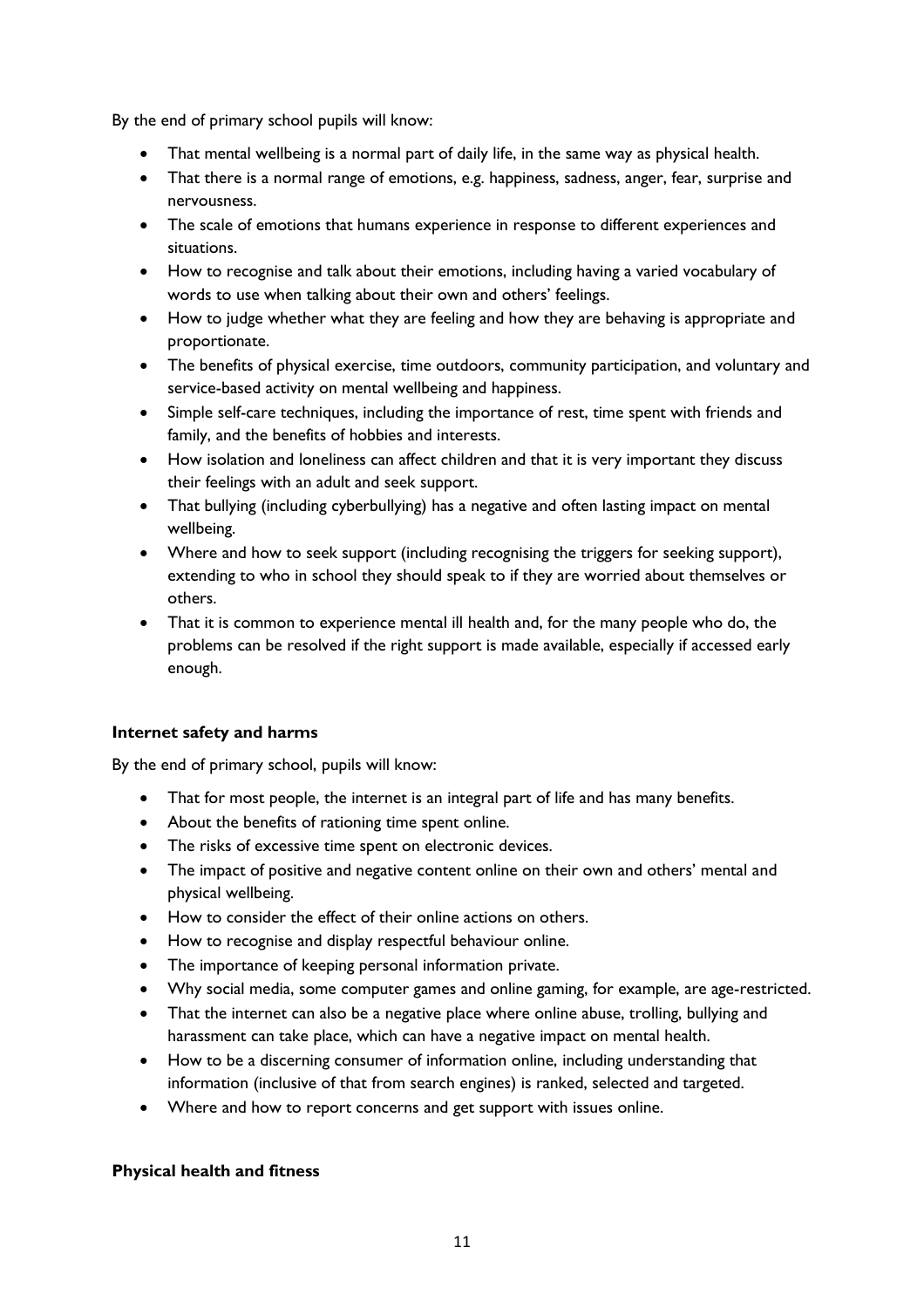By the end of primary school, pupils will know:

- The characteristics and mental and physical benefits of an active lifestyle.
- The importance of building regular exercise into daily and weekly routines and how to achieve this, for example by walking or cycling to school, a daily active mile, or other forms of regular, vigorous exercise.
- The risks associated with an inactive lifestyle, including obesity.
- How and when to seek support, including which adults to speak to in school if they are worried about their health.

#### **Healthy eating**

By the end of primary school, pupils will know:

- What constitutes a healthy diet, including an understanding of calories and other nutritional content.
- The principles of planning and preparing a range of healthy meals.
- The characteristics of a poor diet and risks associated with unhealthy eating, including obesity, and other behaviours, e.g. the impact of alcohol on diet or health.

#### **Drugs alcohol and tobacco**

By the end of primary school, pupils will know:

 The facts about legal and illegal harmful substances and associated risks, including smoking, alcohol use and drug-taking.

#### **Health and prevention**

By the end of primary school, pupils will know:

- How to recognise early signs of physical illness, such as weight loss or unexplained changes to the body.
- About safe and unsafe exposure to the sun, and how to reduce the risk of sun damage, including skin cancer.
- The importance of sufficient good-quality sleep for good health, and that a lack of sleep can affect weight, mood and ability to learn.
- About dental health and the benefits of good oral hygiene and dental flossing, including regular check-ups at the dentist.
- About personal hygiene and germs including bacteria and viruses, how they are spread and treated, and the importance of hand washing.
- The facts and science relating to immunisation and vaccination.

#### **Basic first aid**

By the end of primary school, pupils will know:

- How to make a clear and efficient call to emergency services if necessary.
- Concepts of basic first-aid, for example dealing with common injuries, including head injuries.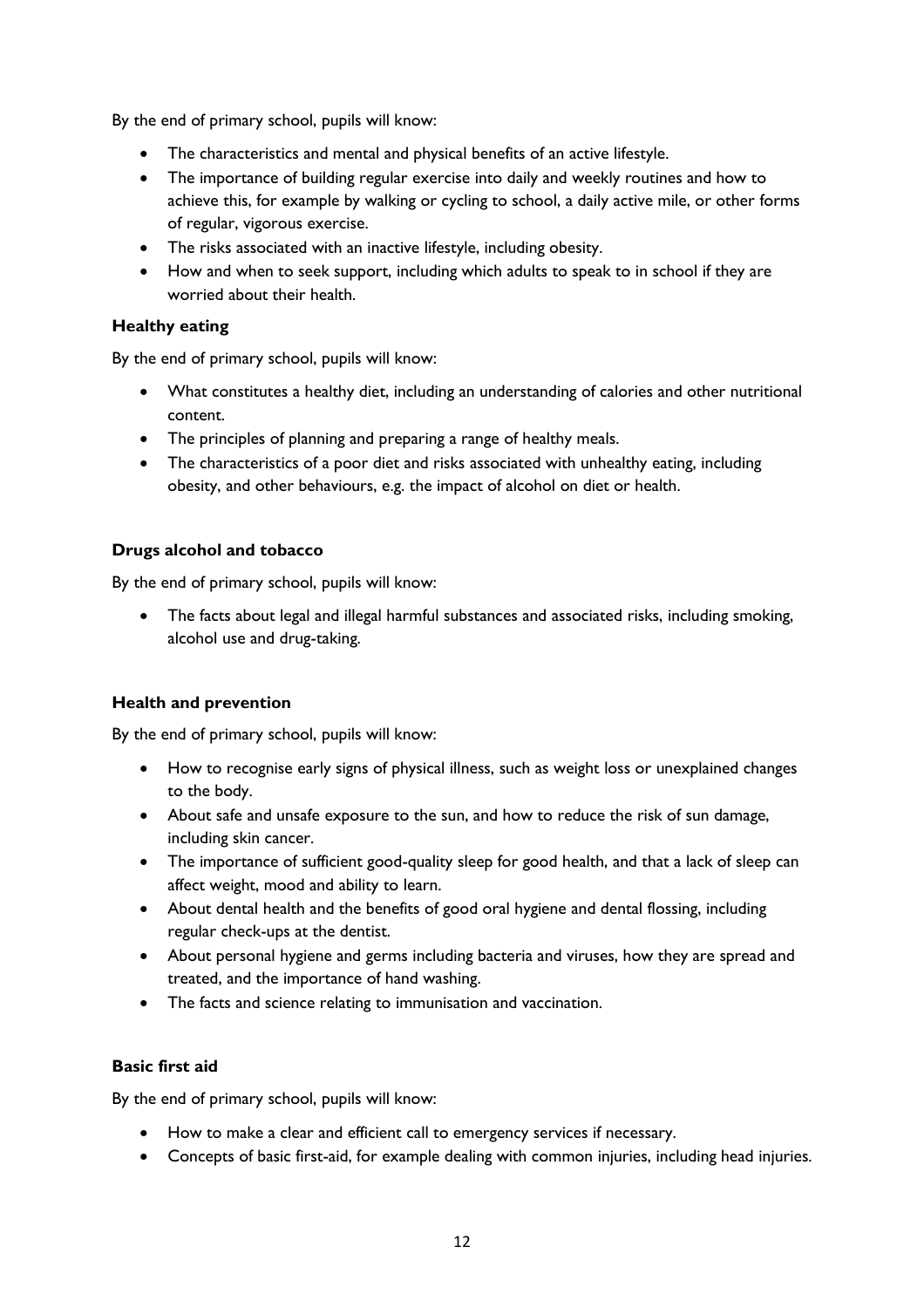#### **Changing adolescent body**

- By the end of primary school, pupils will know:
- Key facts about puberty and the changing adolescent body, particularly from age 9 through to age 11, including physical and emotional changes.
- About menstrual wellbeing and key facts relating to the menstrual cycle.

## **8. Sex education**

**8.1** All pupils must be taught the aspects of sex education outlined in the primary science curriculum – this includes teaching about the main external parts of the human body, how it changes as it grows from birth to old age, including puberty, and the reproductive process in some plants and animals.

**8.2** The school is free to determine whether pupils should be taught sex education beyond what is required of the national curriculum.

**8.3** At our school, we **do** teach pupils sex education beyond what is required of the science curriculum.

**8.4** Parents are fully consulted in the organisation and delivery of our sex education curriculum, in accordance with [section](#page-7-0) 4 and section 5 of this policy.

**8.5** Parents are given the opportunity to advise on what should be taught through sex education.

The age and development of pupils is always considered when delivering sex education.

## **9. Delivery of the curriculum**

**9.1** The relationships, **sex** and health curriculum will be delivered as part of our PSHE curriculum.

**9.2** Through effective organisation and delivery of the subject, we will ensure that:

- Core knowledge is sectioned into units of manageable size.
- The required content is communicated to pupils clearly, in a carefully sequenced way, within a planned scheme of work.
- Teaching includes sufficient and well-chosen opportunities and contexts for pupils to embed new knowledge so that it can be used confidently in real-life situations.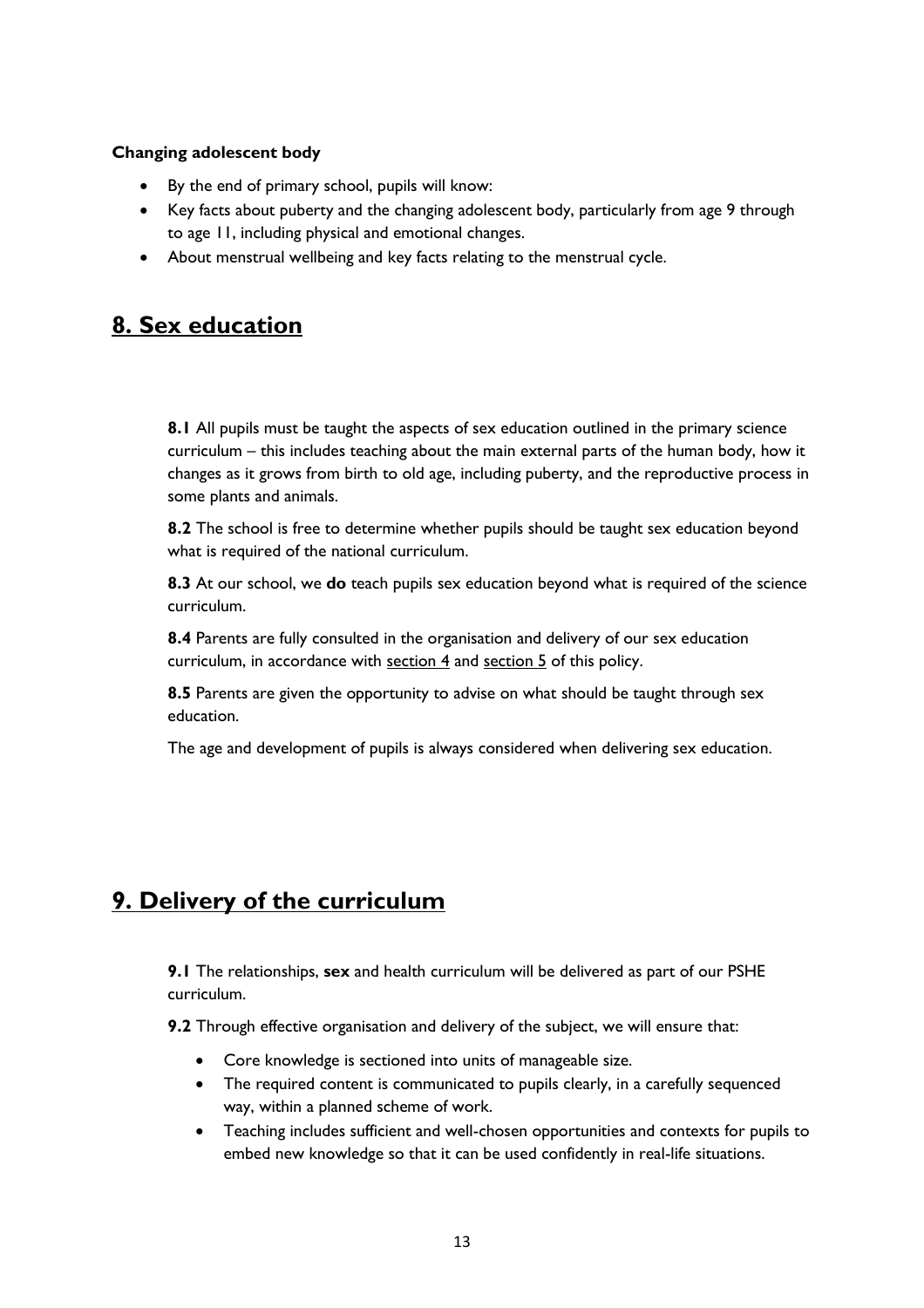**9.3** The curriculum is delivered proactively, such that it addresses issues in a timely way in line with current evidence on children's physical, emotional and sexual development.

**9.4** Teaching of the curriculum reflects requirements set out in law, particularly the Equality Act 2010, so that pupils understand what the law does and does not allow, and the wider legal implications of the decisions they make.

**9.5** At the point we consider it appropriate to teach pupils about LGBT, we will ensure that this content is fully integrated into the relationships, **sex** and health curriculum, rather than delivered as a standalone unit or lesson.

**9.6** The school ensures that all teaching and materials are appropriate for the ages of the pupils, their religious backgrounds, their developmental stages and any additional needs, such as SEND.

**9.7** Lesson plans will provide appropriate challenge for pupils and be differentiated for pupils' needs.

**9.8** Classes may be taught in gender-segregated groups, dependent upon the nature of the topic being delivered at the time, and the cultural background of pupils where it is only appropriate to discuss the body in single gender groups.

**9.9** Throughout every year group, appropriate diagrams, videos, books, games, discussion and practical activities will be used to assist learning.

**9.10** Inappropriate images, videos, etc., will not be used, and resources will be selected with sensitivity given to the age, developmental stage and cultural background of pupils.

**9.11** Pupils will be prevented from accessing inappropriate materials on the internet when using such to assist with their learning. The prevention measures taken to ensure this are outlined in the school's E-safety Policy.

**9.12** Teachers will establish what is appropriate for one-to-one and whole-class settings, and alter their teaching of the programme accordingly.

**9.13** Teachers will ensure that pupils' views are listened to and will encourage them to ask questions and engage in discussion. Teachers will answer questions sensitively, honestly and appropriate to the pupil's age.

**9.14** The programme will be designed to focus on boys as much as girls, and activities will be planned to ensure both are actively involved, matching their different learning styles.

**9.15** Teachers will focus heavily on the importance of healthy relationships and marriage, though sensitivity will always be given as to not stigmatise pupils based on their home circumstances.

**9.16** Teachers will ensure that lesson plans are centred around reducing stigma, particularly in relation to mental wellbeing, and encouraging openness through discussion activities and group work.

**9.17** Teachers will ensure lesson plans focus on challenging perceived views of pupils based on protected characteristics, through exploration of, and developing mutual respect for, those different to themselves.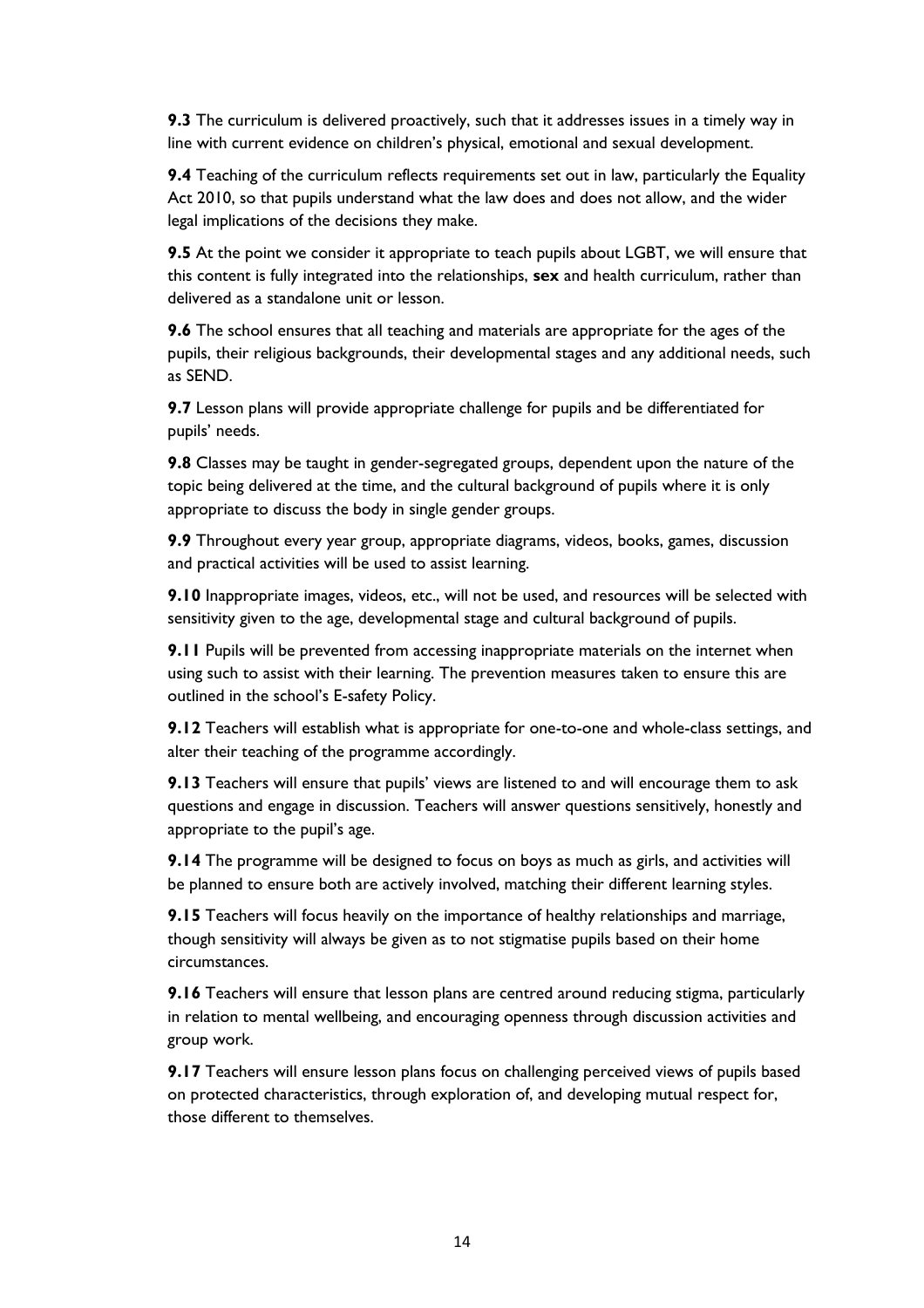**9.18** Any resources or materials used to support learning will be formally assessed by the **relationships, sex and health education subject leader** before use to ensure they are appropriate for the age and maturity of pupils, and sensitive to their needs.

**9.19** In teaching the curriculum, teachers will be aware that pupils may raise topics such as self-harm and suicide. When talking about these topics in lessons, teachers will be aware of the risks of encouraging these behaviours and will avoid any resources or material that appear as instructive rather than preventative.

**9.20** At all points of delivery of this programme, parents will be consulted, and their views will be valued. What will be taught and how, will be planned in conjunction with parents.

**9.21** Whilst there are no formal examinations for the relationships, **sex** and health curriculum, the school will undertake informal assessments to determine pupil progress – these include the following:

Written tasks, Group presentations, Group tasks, Projects

## **10.RSE planning across year groups**

- **10.1** The school is free to determine, within the statutory and non-statutory curriculum content outlined in section 6, 7 & 8 what pupils are taught during each year group.
- **10.2** The school always considers the age and development of pupils when deciding what will be taught in each year group.
- **10.3** The school plans a progressive curriculum, such that topics are built upon prior knowledge taught in previous years as they progress through school to provide a smooth transition to secondary school.

**Please see Appendix A for curriculum plan which sets out areas taught across school.**

## **11. Working with external experts**

**11.1** External experts may be invited to assist from time-to-time with the delivery of the programme and will be expected to comply with the provisions of this policy.

**11.2** The school will ensure all visitor credentials are checked before they are able to participate in delivery of the curriculum, in line with the Visitor Policy.

**11.3** The school will ensure that the teaching delivered by the external expert fits with the planned curriculum and this policy.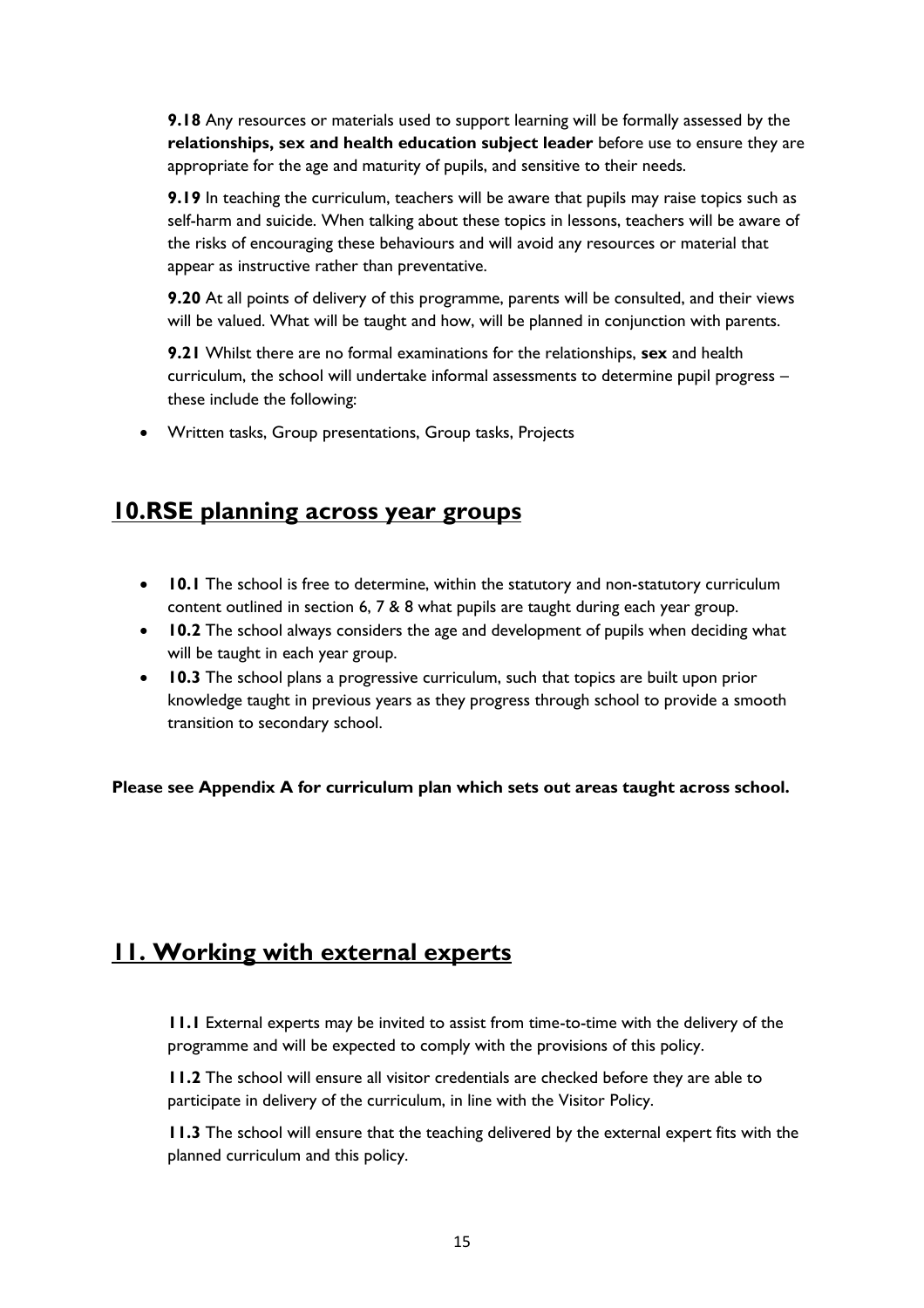**11.4** Before delivering the session, the school will discuss the details of the expert's lesson plan and ensure that the content is age-appropriate and accessible for the pupils.

**11.5** The school will also ask to see the materials the expert intends to use, as well as a copy of the lesson plan, to ensure it meets all pupils' needs, including those with SEND.

**11.6** The school will agree with the expert the procedures for confidentiality, ensuring that the expert understands how safeguarding reports should be dealt with in line with the Child Protection and Safeguarding Policy.

**11.7** The intended use of external experts is to enhance the curriculum delivered by teachers, rather than as a replacement for teachers.

## **12. Equality and accessibility**

**12.1** The school understands its responsibilities in relation to the Equality Act 2010, specifically that it must not unlawfully discriminate against any pupil because of their:

- Age
- Sex or sexual orientation
- Race
- **•** Disability
- Religion or belief
- Gender reassignment
- Pregnancy or maternity
- Marriage or civil partnership

**12.2** The school is committed to making reasonable adjustments wherever possible to promote accessibility and inclusivity of the curriculum.

**12.3** The school understands that pupils with SEND or other needs (such as those with social, emotional or mental health needs) are entitled to learn about relationships, **sex** and health education, and the programme will be designed to be inclusive of all pupils.

**12.4** Teachers will understand that they may need to be more explicit and adapt their planning of work and teaching methods in order to appropriately deliver the programme to pupils with SEND or other needs.

**12.5** Provisions under the Equality Act 2010 allow our school to take positive action, where it can be evidenced to be proportionate, to respond to particular disadvantages affecting a group because of a protected characteristic. For example, we could consider taking positive action to support girls if there was evidence that they were being disproportionately subjected to sexual violence of sexual harassment.

**12. 6** When deciding whether support is necessary to support pupils with a particular protected characteristic, we will consider our pupils' needs, including the gender and age range of our pupils.

**12.7** In order to foster healthy and respectful peer-to-peer communication and behaviour between boys and girls, the school implements a robust Behavioural Policy, as well as a Child Protection and Safeguarding Policy, which set out expectations of pupils.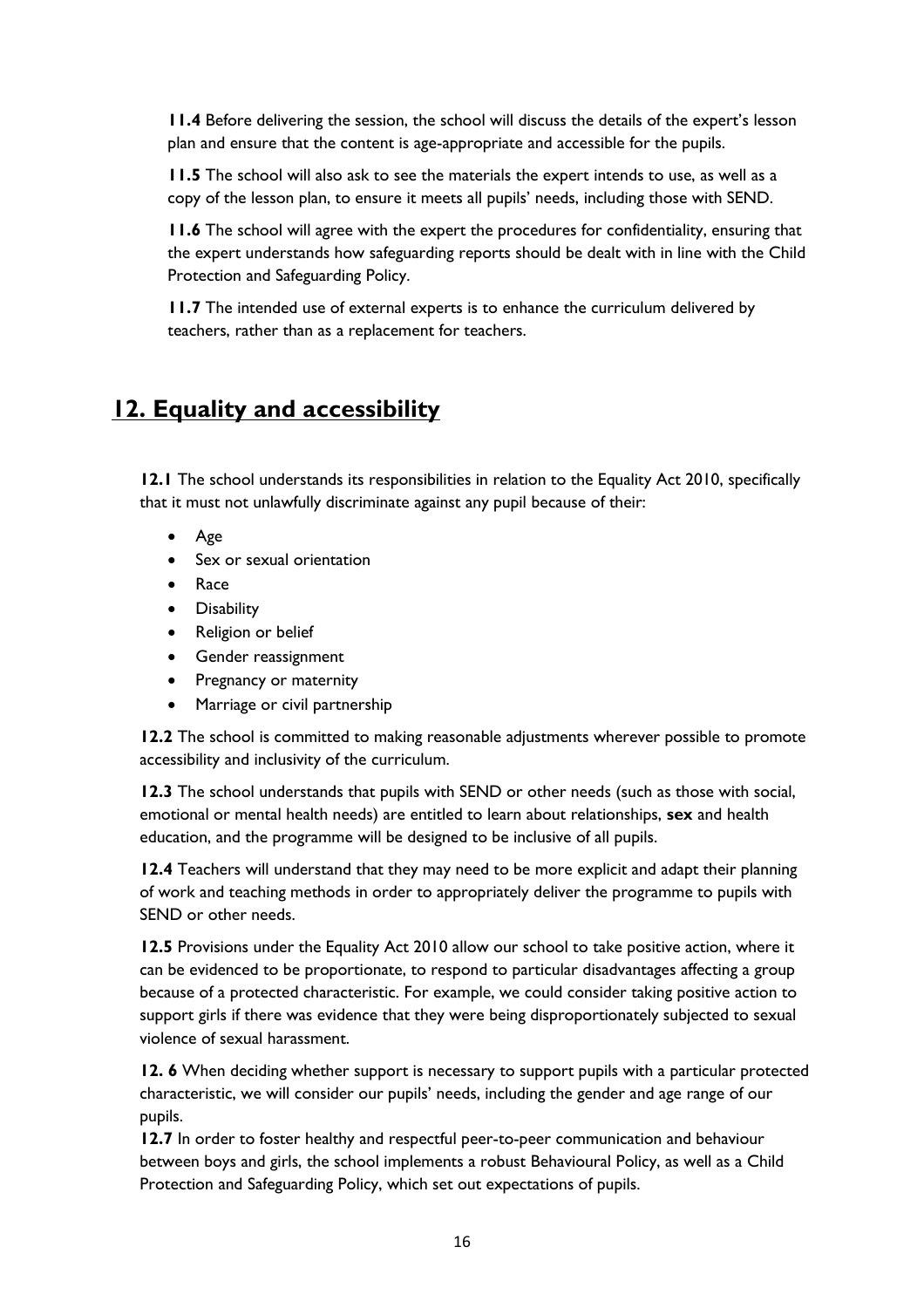## **13. Curriculum links**

**13.1** The school seeks opportunities to draw links between relationships, **sex** and health education and other curriculum subjects wherever possible to enhance pupils' learning.

**13.2** Relationships, **sex** and health education will be linked to the following subjects in particular:

- Science pupils learn about the main external parts of the body and changes to the body as it grows from birth to old age, including puberty.
- Computing and ICT pupils learn about e-safety, including how to use technology safely, responsibly, respectfully and securely, how to keep personal information private and how to access help and support.
- PE pupils explore various physical activities, are physically active for sustained periods of time, engage in competitive sport and understand how exercise can lead to healthier lifestyles.
- Citizenship pupils learn about the requirements of the law, their responsibilities and the possible consequences of their actions.
- PSHE pupils learn about respect and difference, values and characteristics of individuals.

## **14. Withdrawing from the subjects**

**14.1** Relationships and health education are statutory at primary and parents do not have the right to withdraw their child from the subjects.

**14.2** As sex education is not statutory at primary level (other than what must be taught as part of the science curriculum), parents have the right to request to withdraw their child from all or part of the sex education curriculum.

**14.3** The headteacher will automatically grant withdrawal requests in accordance with point 14.2; however, the headteacher will discuss the request with the parent and, if appropriate, their child, to ensure that their wishes are understood and to clarify the nature and purpose of the curriculum.

14.4 The headteacher will discuss with the parent, the benefits or receiving this important education and any adverse effects that withdrawal may have on the pupil – this could include, for example, social and emotional effects of being excluded.

**14.5** The headteacher will keep a record of the discussion between themselves, the pupil and the parent.

**14.6** The headteacher will grant a parent's request to withdraw their child from sex education, other than the content that must be taught as part of the science curriculum.

**14.7** The parent will be informed in writing of the headteacher's decision.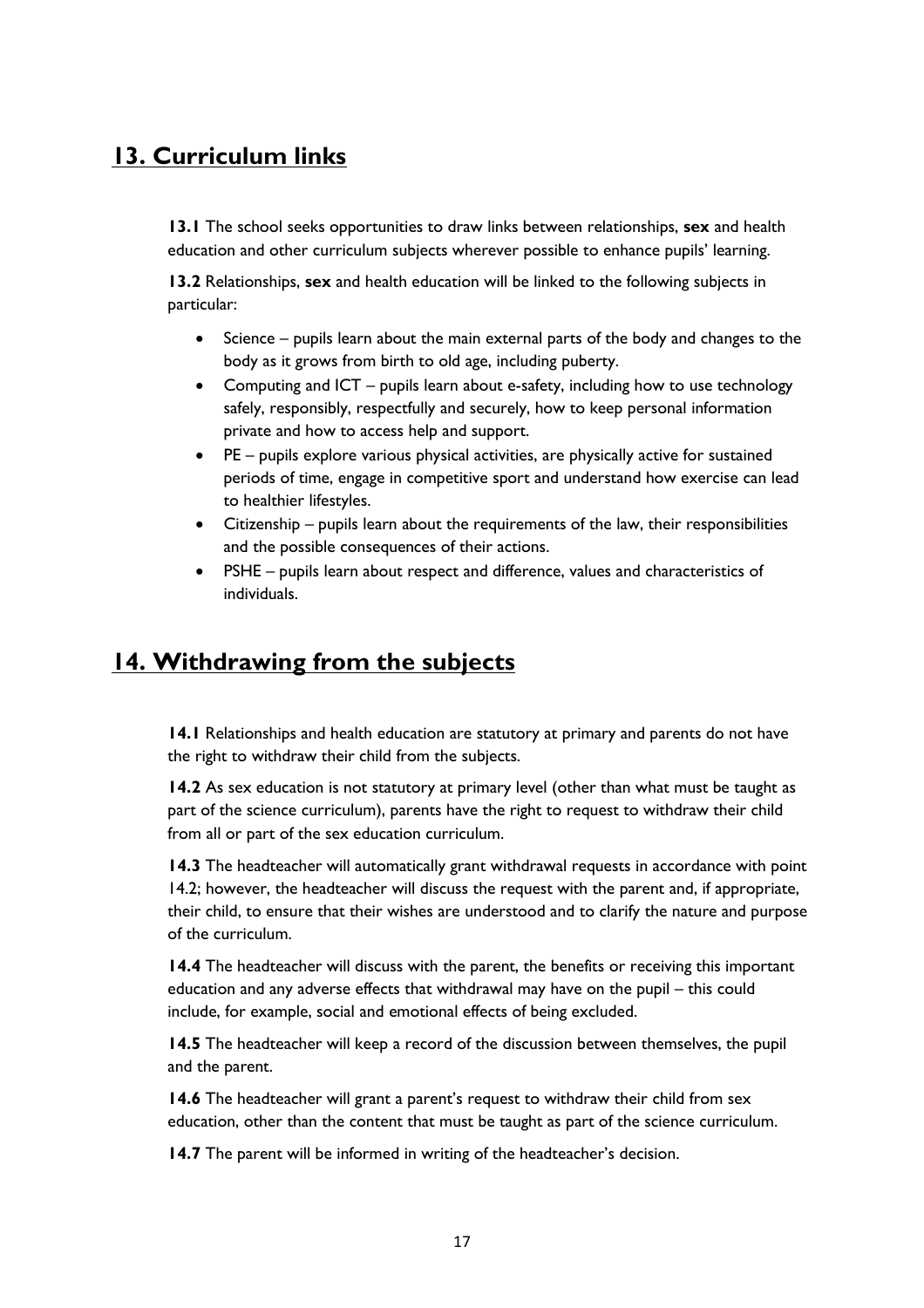**14.8** Where a pupil is withdrawn from sex education, the headteacher will ensure that the pupil receives appropriate alternative education.

## **15. Behaviour**

**15.1** The school has a zero-tolerance approach to bullying. We aim to foster a culture based on mutual respect and understanding for one another.

**15.2** Any bullying incidents caused as a result of the relationships, **sex** and health education programme, such as those relating to sexual orientation, will be dealt with as seriously as other bullying incidents within the school.

**15.3** Any occurrence of these incidents will be reported to a member of school staff, who will then discipline the pupil once they are on school premises.

**15.4** These incidents will be dealt with following the processes in our Safeguarding and Child Protection Policy, Behavioural Policy and Anti-Bullying Policy.

**15.5** The headteacher will decide whether it is appropriate to notify the police or an antisocial behaviour coordinator in their LA of the action taken against a pupil.

## **16. Staff training**

**16.1** All staff members at the school will undergo training to ensure they are up-to-date with the relationship, **sex** and health education programme and associated issues.

**16.2** Members of staff responsible for teaching the subjects will undergo further updates, led by the **relationships, sex and health education subject leader,** to ensure they are fully equipped to teach the subjects effectively.

**16.3** Training of staff will also be scheduled around any updated guidance on the programme and any new developments, such as 'sexting', which may need to be addressed in relation to the programme.

**16.4** Guidance can be sought at any time from the DGAT School Improvement Lead.

## **17. Confidentiality**

**17.1** Confidentiality within the classroom is an important component of relationships, **sex** and health education, and teachers are expected to respect the confidentiality of their pupils as far as is possible.

**17.2** Teachers will, however, alert the headteacher about any suspicions of inappropriate behaviour or potential abuse as per the school's Child Protection and Safeguarding Policy.